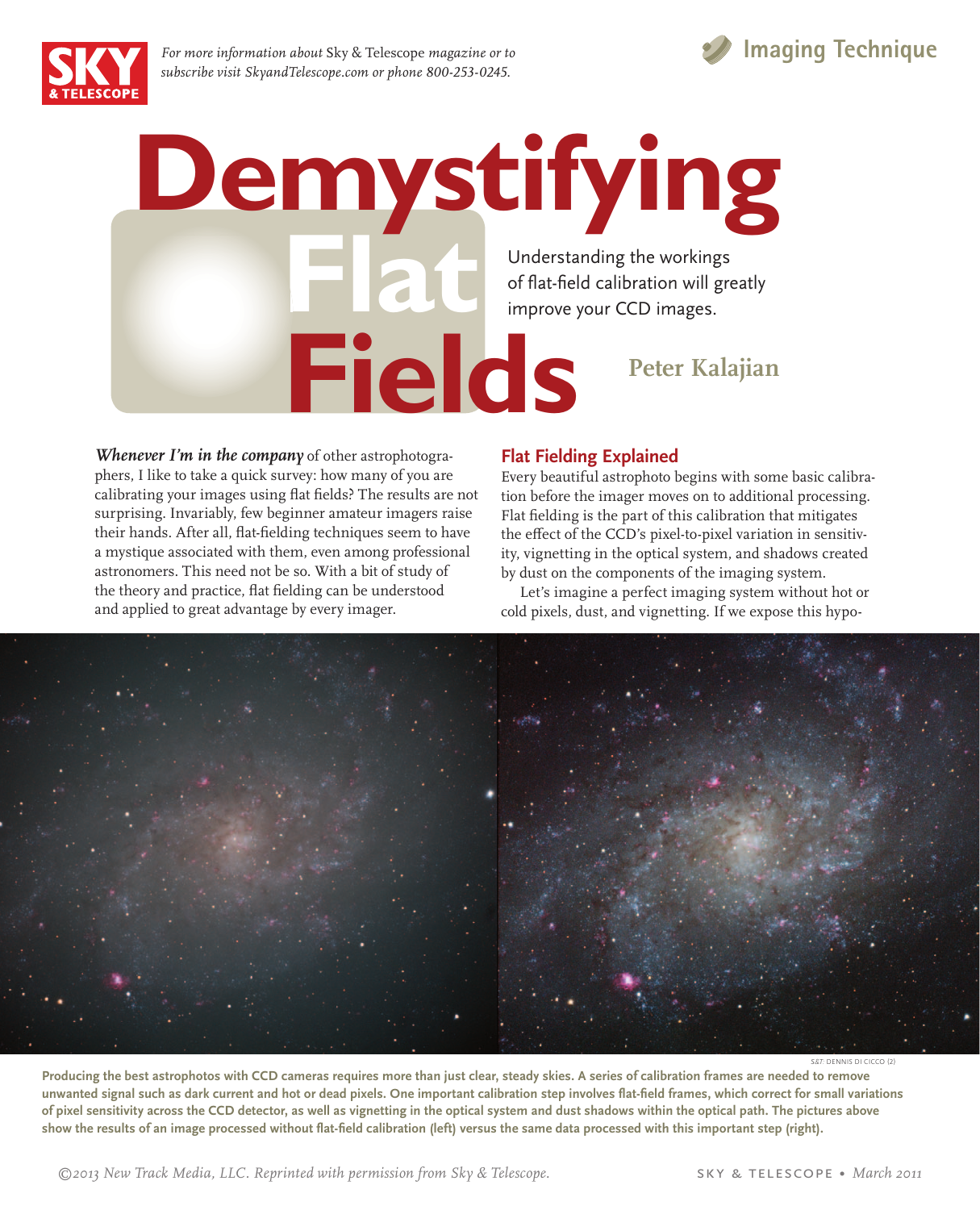thetical setup to a uniform light source, then every pixel in this image should have the same analog digital unit (ADU) or pixel value after exposure.

 Of course, CCDs are not perfect, so pixel values in this "flat-field" image will vary. Just how much they vary tells us exactly how to modify each pixel in the image of an astronomical target to correct for the imaging setup's imperfections.

 The entire calibration process can be summarized succinctly by the following simple relationship:



This equation deals with pixel values (PV) from four separate images: a raw frame, a master dark frame made up of an average (or mean) of many dark frames of equal duration and temperature to the raw frame, a flat-field frame, and the flat field's own appropriate master dark frame taken at the same exposure length and temperature of the flat-field frame.

The equation's numerator is simply the raw exposure of an astronomical target corrected for any thermal "dark" signal due to non-photon-induced electrons in the CCD.

To understand the denominator, think back to the perfect CCD, where each pixel responded perfectly to the even illumination and needs no correction (in which case the denominator would have a normalized value equal to 1). Assuming the light source is perfectly uniform, the mean of all the pixel values in the flat-field image is a good approximation of the uniform pixel value from the perfect CCD. If a pixel value in the flat-field image is below the mean value, then it is "underreporting," while any pixels that have values above the mean are "overreporting."

# **Normalization**

By dividing the flat-field pixel value by the mean of all the pixels in the flat-field image, we arrive at the normalized pixel value. A pixel that has a value equal to the mean will be normalized to 1, while a pixel that has a value less than the mean will be normalized to less than 1, and pixels with values above the mean will be normalized to more than 1. Any image-processing program that performs calibration takes care of this normalization automatically, but it's important to understand the process, as we'll see when we talk about how to get good flats.

# **Dark subtraction**

It should now be apparent that master dark frames must be applied to both the raw image and the flat-field image in order for the pixel to be calibrated properly. Failure to subtract the dark current from a flat-field frame will



make the denominator incorrectly large, resulting in an improper correction to the raw image. Always dark calibrate your flats!

### **Characterizing Your CCD Camera**

To reduce non-uniformity in your flats, make them with an exposure length that is long enough to eliminate the effects of the camera's shutter sweeping across the detector, but short enough to obtain pixel values within the linear range of the CCD detector. Exposing for at least two seconds takes care of most cameras' shutter latency problems, though larger chips may require longer exposures to truly mitigate its effect. How to decide on an upperend limit depends on characterizing the linearity of your camera's detector.

Most anti-blooming CCD detectors do not have a linear response to photons across their entire dynamic range, and because of slight differences in each CCD, no two cameras will have the exact same range of linear response. My SBIG ST-2000 CCD camera becomes nonlinear when pixel values reach about 25,000, well below the 56,000 saturation limit. As such, I shoot for flat-field images with a maximum pixel value of about 24,000 just to be on the safe side. The consequence of using a flat-



While both of these flat fields are suitable for calibrating their respective images, their different appearance arises from being recorded through a camera lens hav**ing very little vignetting, and the one at right being through a telescope.**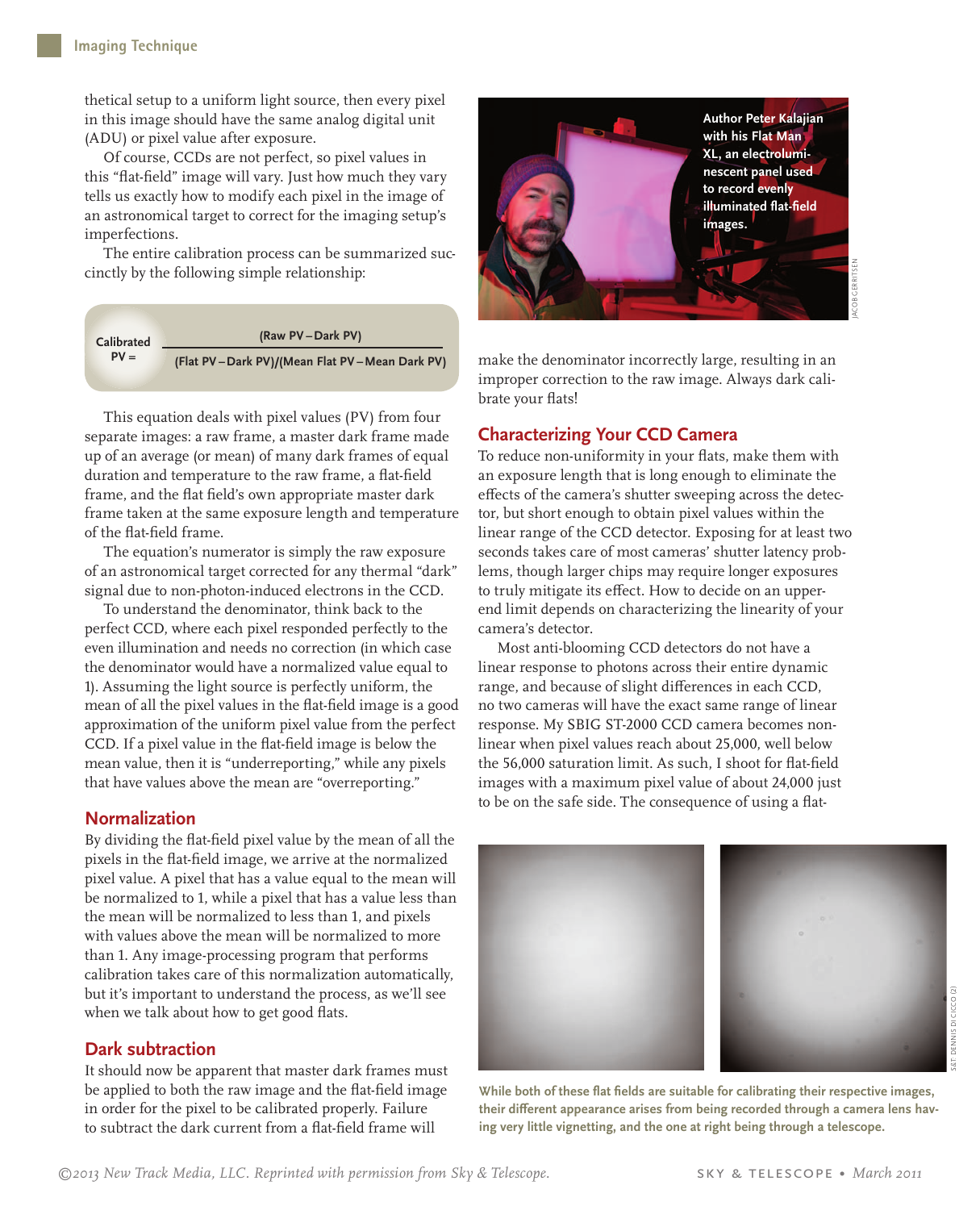

Before shooting flat-field exposures, it's important for you to **characterize your CCD camera. The author made this plot of a 9th-magnitude star near the zenith recorded with increasing exposures. As explained in the text, the plot shows that his CCD is linear until pixel values reach about 25,000. Flats must be exposed within the linearity range of a CCD detector.**

field image with nonlinear response to photons is that the normalized pixel values will be too small, resulting in overcorrected images. Imagers using cameras with non-antiblooming detectors should shoot for pixel values close to full-well capacity (saturation), but avoid blooming. This ensures that the recorded flats take advantage of the majority of the CCD's entire dynamic range.

Characterizing the linearity of your CCD is fairly easy to do. A simple technique is to point the imaging system at a 9th-magnitude star near the zenith and take sets of five images at increasing exposure lengths until the star's image saturates (reaches the maximum pixel value). Using the photometry tool in your image-acquisition software, draw a box around the star, then measure the total flux and maximum pixel value inside the box for each image.

Enter the data into a spreadsheet and make a column that divides the total flux by the exposure time, which gives us the flux per second. Since the star's flux is constant over time (be careful not to choose a variable star), the flux per second will remain constant when it is within the linear range of the CCD, but will start to drop off as the CCD's anti-blooming gate kicks in. When this happens there will be a noticeable drop in flux per second and the CCD will be at the top of its linear range. Armed with this measurement, you should expose your flat-field frames to keep the pixel values below those where the flux per second starts to diminish.

### **Uniform Illumination**

This is the toughest part of the flat-field process; generating a perfectly uniform illumination source for your flat-exposures. Knowing when you have a uniform source is harder still.

 Traditionally, imagers start out using the twilight sky as an illumination source. The trick is to point the telescope at a neutral point in the sky once the Sun has gone down enough so that the CCD detector does not saturate, but when there's still enough light to obtain good photon statistics. You have to race against the clock to get enough flat-field frames to assemble a master frame with enough of a signal-to-noise ratio so that the flat doesn't add noise